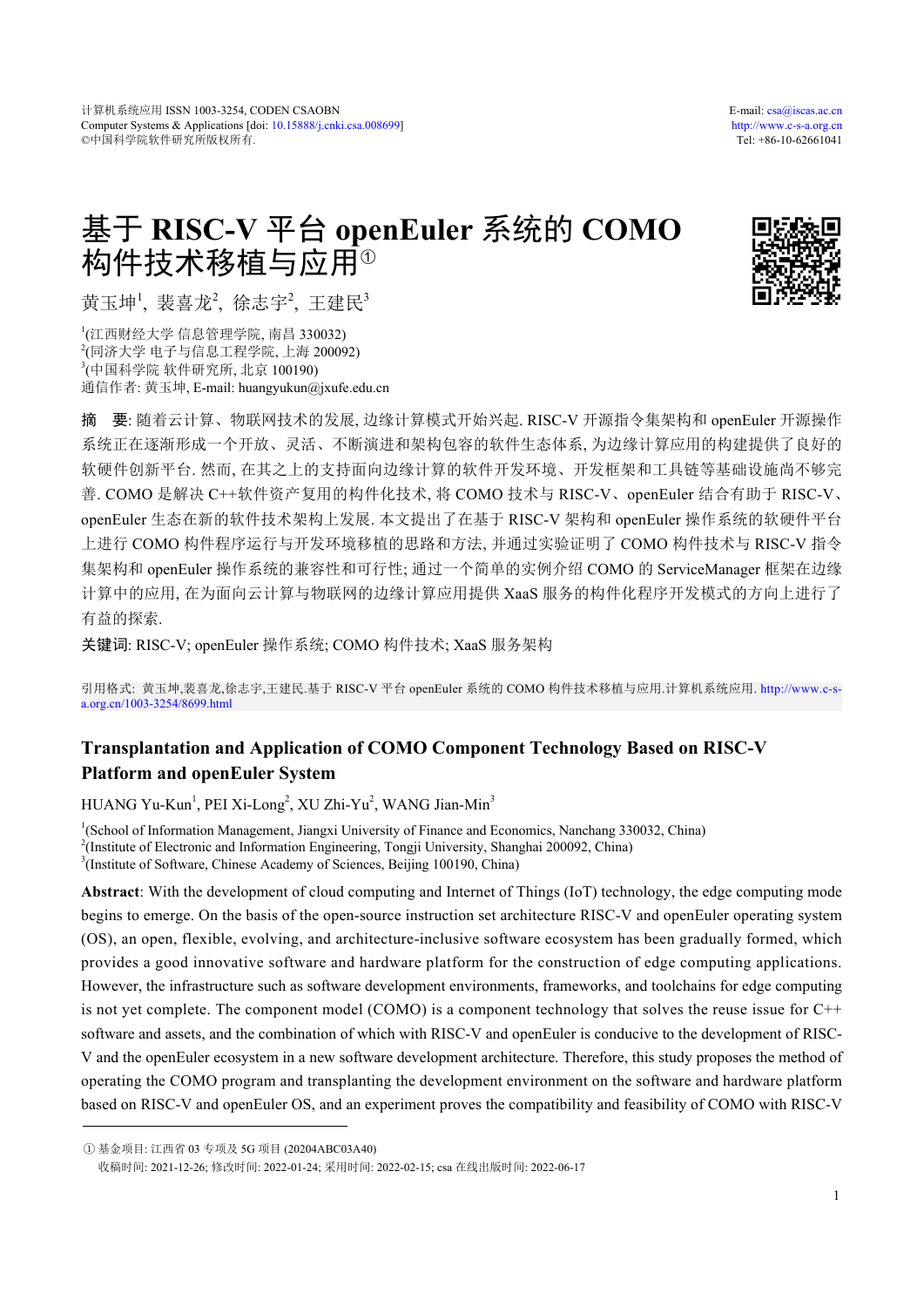and openEuler OS. In addition, a simple example is introduced for the application of COMO's ServiceManager framework in edge computing. Our work makes a useful exploration in the component-based development mode of providing XaaS services for edge computing applications oriented to cloud computing and IoT.

**Key words**: RISC-V; openEuler operating system; COMO component technology; XaaS service architecture

近年来, 伴随着云计算、物联网、人工智能技术 不断进步, 智能设备迅速发展, 数据无处不在, 最终实 现万物互联. 移动终端和智能设备广泛普及, 异构计算 开始兴起, 边缘计算应用爆发式增长<sup>[\[1](#page-5-0),[2](#page-5-1)]</sup>. 边缘计算是物 联网中重要的一环, 它将算力下沉到边缘侧, 大大减少 云端算力压力, 节约带宽, 且能快速响应端设备请求. 面向万物互联的边缘计算具有丰富的场景和应用[[3](#page-5-2),[4](#page-5-3)] , 如何应对不同场景下对算力的差异化需求, 对边缘计 算平台软硬件体系的开放性、灵活性、可定制、可扩 展性等方面提出了挑战.

在物联网碎片化环境中, RISC-V 架构具有广泛的 发展前景. RISC-V 是一种开源的指令集架构 (instruction set architecture, ISA), RISC-V 指令集架构的开放性、 模块化、高度可定制性的特点使得其成为体系结构和 软件系统创新的理想实验平台[[5,](#page-5-4)[6\]](#page-5-5). RISC-V 的发展十分 迅速, 涌现了大量采用 RISC-V 指令集架构的开源或商 用处理器和 SoC, 如鲲鹏、PulSAR 等[[7\]](#page-5-6); 除了硬件的微 架构设计、逻辑设计外, 在软件生态方面也日渐成熟, 如 UCB 提供了 RISC-V 的开源编译器 GCC、LLVM<sup>[\[8](#page-5-7)]</sup>, 开源仿真器 Spike、QEMU, 社区也实现了支持 RISC-V 架构的 openEuler<sup>[[9](#page-5-8)]</sup> 开源操作系统和 FreeBSD、 Debian 等操作系统的移植. 在一个系统级的方案中, 芯 片是核心和基础, 但构筑在芯片之上的整个系统软硬 件方案, 才是最终与应用直接接口的关键.

在边缘计算领域中, 采用 RISC-V 架构的操作系统 无论是内核的架构还是应用组织的方式, 都在不断的 发生着创新和变化. openEuler 是一个基于 RISC-V 指 令集架构的开源 Linux 发行版本, 具有开放、灵活、 不断演进和架构包容的软件生态体系. openEuler 的目 标是从系统软件的角度, 打通不同算力, 让开发者可以 在其之上进行技术创新, 使其适应多样性的计算场景, 支撑边缘侧应用的运行需求. 因此, 基于 RISC-V 指令 集架构的 openEuler 操作系统是一个很好的构建边缘 计算应用的创新平台.

然而, 边缘计算应用对底层软件工具链的要求也

非常高, 包括对一些主流的算法库和程序开发框架的 支持, 这对上层开发者的使用体验以及市场的接受度 和认可度有直接的影响. 理想状态下, 应用开发者应该 可以在无需了解芯片底层硬件的细节和指令集架构的 情况下进行应用程序的开发, 这需要扩展操作系统功 能、增强底层软件开发环境和工具链. 另外, 不同的应 用场景和应用模式, 对面向边缘计算的软件开发框架 等基础设施也提出了需求.

## 1 基于 RISC-V 指令集架构的边缘计算软硬 件基础服务架构

在云计算和边缘计算的软件架构中, 广泛采用了 XaaS 模式, 即 Paas 平台即服务、IaaS 基础设施即服务、 SaaS 软件即服务等模式. 在边缘计算中实现面向 XaaS 的软件架构能够将边缘端与云端进行融合. COMO (C++ component model) 技术[[10](#page-5-9)[,11\]](#page-5-10) 是一个改进 C++构件 技术的开源项目, 它可以将细粒度的计算 (机器指令或 软件程序) 抽象成构件服务, 并提供 XaaS 服务架构, 有 利于对软件系统在编译阶段和运行时的动态演进.

RISC-V 架构相比其他成熟的商业架构的最大的 不同在于它是一个模块化的架构. ISA 在 CPU 软件和 CPU 硬件设计者之间, 提供了一个抽象层 (接口). RISC-V 架构不仅短小精悍, 而且其不同的部分还能以 模块化的方式组织在一起, 从而试图通过一套统一的 架构满足各种不同的应用. 基于虚拟原型 (virtual prototype) 扩展和配置 RISC-V 是基于 RISC-V 的计算 机系统开发的重要手段<sup>[[12,](#page-5-11)[13\]](#page-5-12)</sup>.

COMO 技术可以在系统服务和软件服务抽象的接 口层面保持构件的一致性. COMO 同样采用虚拟原型 的设计方法, 把程序分为元数据和逻辑两层, 元数据则 是程序的原型抽象, 这一特性使得 COMO 构件可以在 支持 RISC-V 架构的系统中与底层硬件的接口层保持 统一的模块化结构. 结合 RISC-V 架构及 openEuler 的 模块化设计的技术特点, COMO 提供了一个面向 XaaS 模式的 ServiceManager 软件开发框架, 使得 COMO 可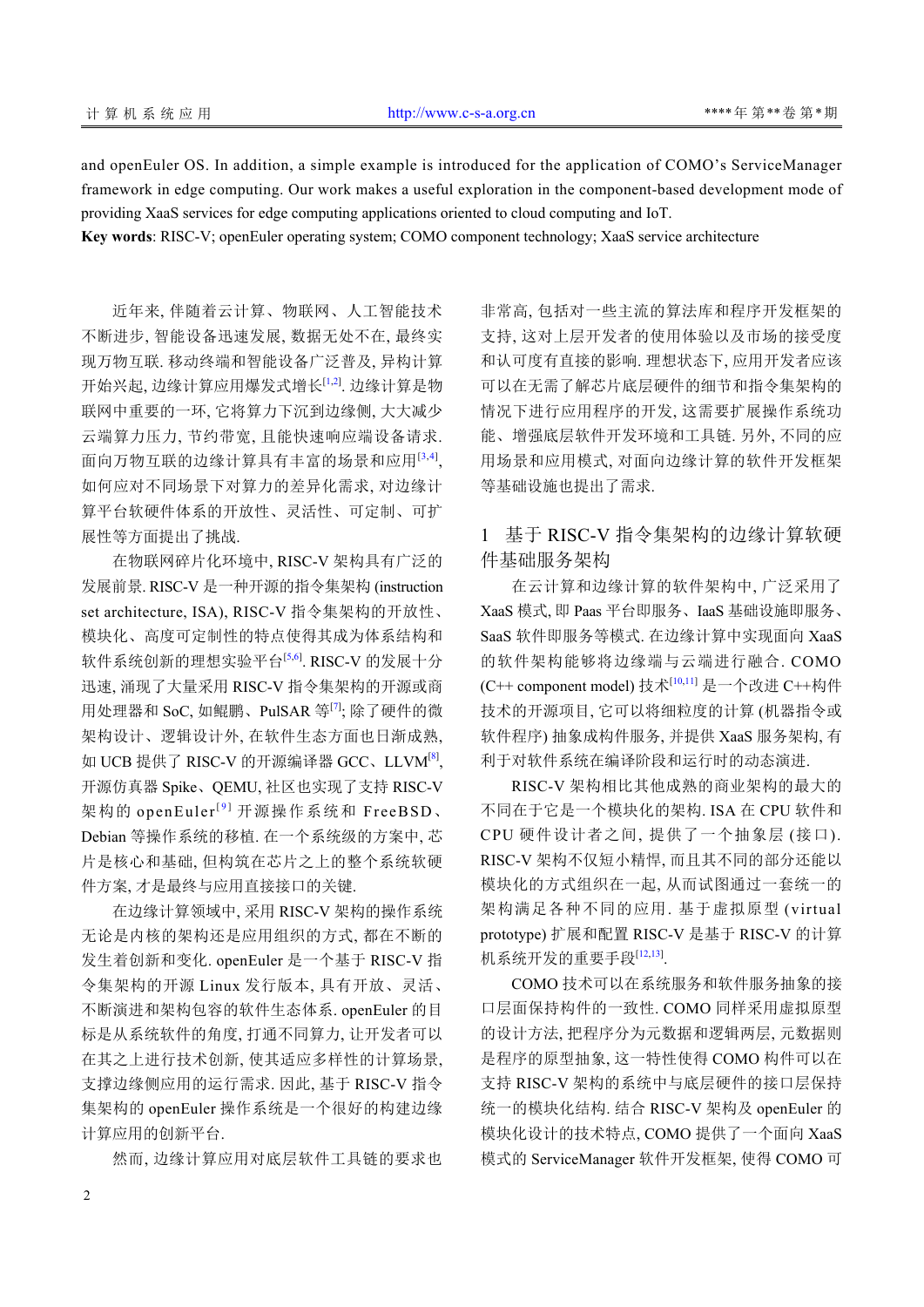以在云计算、边缘计算及其结合的应用场景提供一个 统一的构件化程序运行环境和开发模型. COMO 在 ISC-V 指令集和 openEuler 操作系统上的系统架构如 [图](#page-2-0) [1](#page-2-0) 所示.



<span id="page-2-0"></span>图 1 COMO 在 RISC-V 指令集和 openEuler 操作系统上的 系统架构

本文的主要工作是在基于 RISC-V 架构和 openEuler 操作系统的软硬件平台上移植 COMO 构件程序运行 与开发环境, 为面向云计算与物联网的边缘计算应用 提供面向 XaaS 服务的构件化程序开发模式; 并通过一 个简单的实例介绍 COMO 的 ServiceManager 框架在 边缘计算中的应用. 基于 RISC-V 和 openEuler 系统之 上的 QEMU 模拟器进行了 COMO 运行与开发环境移 植的实验, 证明了 COMO 构件技术与 RISC-V 指令集 架构和 openEuler 操作系统的兼容性和可行性. COMO 构件技术与 RISC-V 指令集系统和 openEuler 操作系统 的结合, 为 openEuler 生态圈注入了新的特性和活力, 同时, 借助 RISC-V 硬件技术和 openEuler 生态圈的发 展, COMO 构件技术能够获得更多机会得到推广和使用.

2 COMO 在 RISC-V 指令集架构和 openEuler 系统上的移植

### **2.1** 基于 **QEMU** 搭建 **RISC-V** 上的 **openEuler** 系统环境

由于 COMO、openEuler、RISC-V 都处于研发的 起步和发展阶段, 从无到有地研发一个计算环境比开 发一个应用要难得多. 在一个新的体系架构的计算机 上开发软件系统, 首先要在上面运行起较完整的开发 环境, 本文采用 openEuler 的 RISC-V 镜像作为实验环 境<sup>[[14](#page-5-13)]</sup>. 目前支持"openEuler on RISC-V"的硬件平台有: (1) NutShell (果壳, UCAS) COOSCA 1.0; (2) SiFive HiFive Unleashed. 然而现在 RISC-V 还不普及, 在实际 的硬件平台上进行移植工作之前, 利用 RISC-V 的 QEMU 进行 COMO 移植的仿真, 可以以较低的硬件成 本和时间成本验证 COMO 移植的可行性和 COMO 构 件在 openEuler on RISC-V 上运行的兼容性.

工作的第一步需要通过 QEMU 仿真出 RISC-V 硬 件. 本文的实验环境是 X86 的 Ubuntu 18.04, 以及自己 编译 RISC-V 版的 QEMU<sup>[\[15–](#page-5-14)[17\]](#page-5-15)</sup>.

从官方资源库下载 openEuler RISC-V 移植版, 并 通过 wget 下载互联网资源.

通过下列命令启动虚拟机.

|           | \$qemu-system-riscv64                        |
|-----------|----------------------------------------------|
|           | -nographic -machine virt                     |
|           | -smp $8$ -m $2G$                             |
|           | -kernel fw payload oe.elf                    |
|           | -drive                                       |
|           | $file=oe-rv-rv64g-30G.qcow2$ , format=qcow2, |
| $id = hd$ |                                              |
|           |                                              |

-object rng-random, filename=/dev/urandom, id=rng0

-device virtio-rng-device, rng=rng0 -device virtio-blk-device, drive=hd0 -device virtio-net-device, netdev=usernet -netdev user, id=usernet, hostfwd=tcp::12055-:22 -append 'root=/dev/vda1 rw console=ttyS0 systemd.default\_timeout\_start\_sec=600 selinux=0 highres=off mem=4096M earlycon'

RISC-V 没有 X86 平台上的基本输入输出系统 BIOS, 所以 openEuler 操作系统的引导加载程序是基 于 OpenSBI 项目的 OpenSBI RISC-V, 后者实现了 Supervisor 二进制接口<sup>[[18](#page-5-16)]</sup>. 如果虚拟机正常工作, 则显 示结果如[图](#page-2-1) [2](#page-2-1) 所示. RISC-V 上 openEuler 成功启动后 的界面如[图](#page-3-0) [3](#page-3-0) 所示.

qemu-system-riscv64: warning: No -bios option specified. Not loading a f<br>qemu-system-riscv64: warning: This default will change in a future QEMU<br>happens. gemu-system-riscv64: warning: See QEMU's deprecation documentation for d OpenSBI v0.6



<span id="page-2-1"></span>图 2 qemu-system-riscv64 起动界面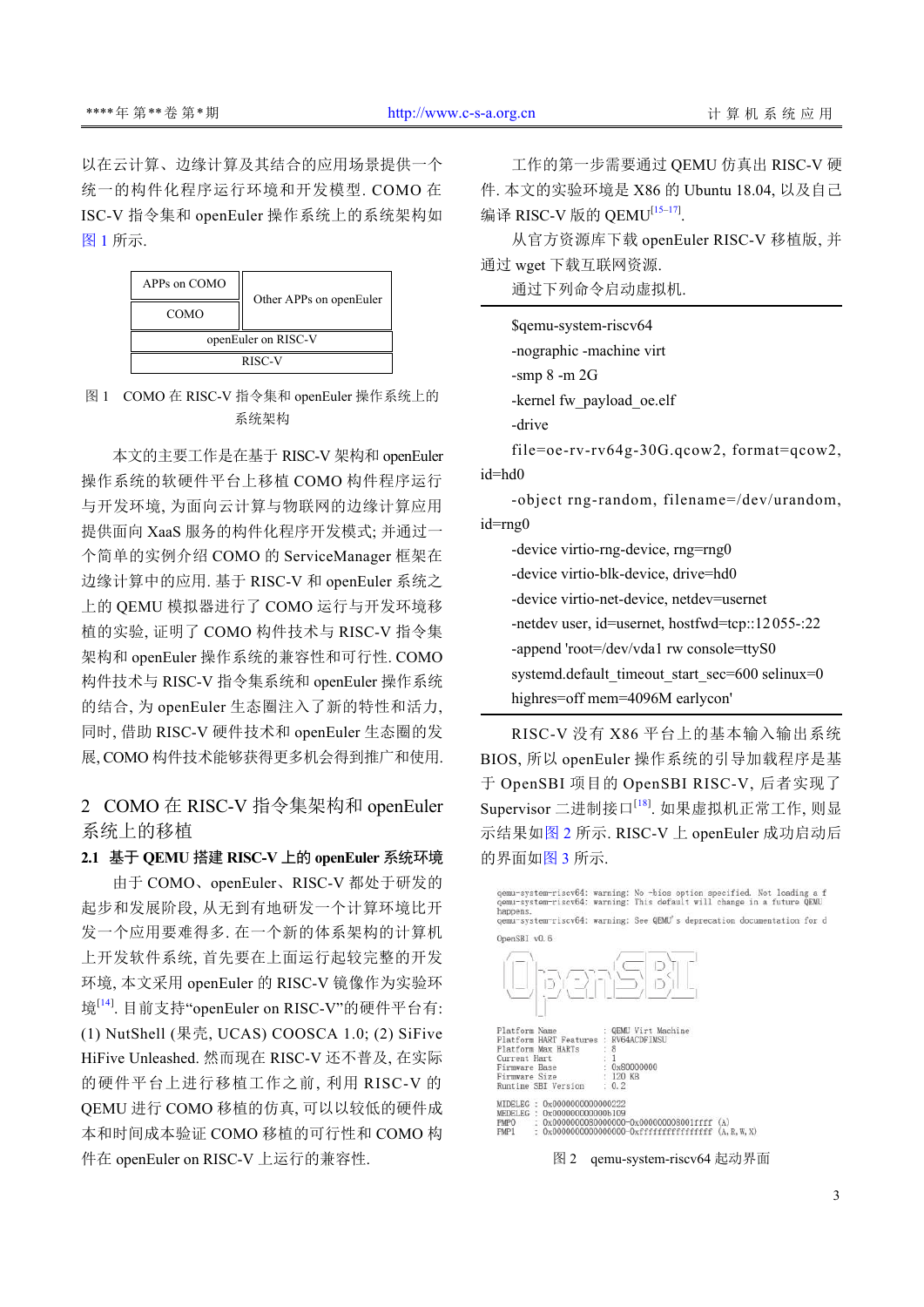#### **2.2** 搭建 **COMO** 的 **build** 环境

COMO 的组成部分包括: (1) 工具部分, C++构件 化需要的构件定义语言 (component definition language, CDL) 编译器 cdlc、构件编译环境; (2) 与 Java 基础类 库对应的 Libcore 核心库. openEuler 在 RISC-V 上的基 础类库支持不够完整, 所以这里把第 2 部分做了部分 裁剪. 这样做的好处是能得到一个精简的 COMO, 使得 精简 COMO 可以在计算能力更弱的环境中运行. 下面 以 RISC-V 为开发机, 进行本地编译.

> openEuler 20.03 (LTS) Kernel 5.5.19 on an riscv64 openEuler-RISCV-rare login:

图 3 RISC-V 上 openEuler 启动成功

<span id="page-3-0"></span>一个软件, 如果能在与目标机体系结构及操作系 统等硬件、软件一致的环境中编译自己, 那比较容易 实现开发、调试、测试的集成化. 可是 openEuler 在 RISC-V 上还很弱小, 这个环境的可安装包也不完整, 于是只能从编译 COMO 所需要的环境开始构建, 即以 RISC-V 为开发机, 进行本地编译, 除了 cmake, 其它 COMO 所依赖工具都是从源码开始构建的.

从源码开始安装 cmake, 遇到了 C/C++编译器版 本上的问题. 通过验证, 这个问题可以在 openEuler 发 行版上解决, 从源头治理一个生态往往成本是最小的, 解决软件包 (库) 的版本依赖是所有操作系统开发商都 要面对的困难. 最后决定从 openEuler 的发行软件包中 安装 cmake.

通过 yum 安装 cmake 等软件时, 遇到了"Cannot download repomd.xml"错误, 这是软件的安装源有问题 引起的, 可以用非正式 (preview) 的源, 并在.repo 文件 中加 sslverify=0 解决.

/etc/yum.repos.d/oe-rv.repo [base] name=base baseurl=https://isrc.iscas.ac.cn/mirror/openeuler-sig-riscv/ oe-RISCV-repo/ enabled=1 gpgcheck=0 sslverify=0

在 git clone COMO 源码仓库时, 遇到"SSL certificate problem"问题, 可通过下列命令解决.

git config --global http.sslVerify false

在"openEuler on RISC-V"环境中编译 COMO, 选 COMO 本地 Linux 编译环境: como\_linux\_riscv64.

由于 COMO 仓库中缺省的构件描述语言编译工 具 cdlc 是面向 openEuler X86 平台的, 所以在编译 COMO 前, 首先要编译出 COMO 工具链, 所用的 COMO 环境是: Comotools.

在 Comotools 环境中编译完成 cdlc 后, 发布 cdlc 工具链:

cp ./out/host/como/tools/cdlc/cdlc ./tools/cdlc

编译 COMO 前, 需要安装并配置 dbus 开发包.

\$yum install dbus-devel \$ cp ./lib64/dbus-1.0/include/dbus/dbus-arch-deps.h

/usr/include/dbus-1.0/dbus

在搭建完成 openEuler on RISC-V 和 COMO 的 build 环境之后, 下一步的工作是 COMO 的代码移植.

#### **2.3 COMO** 代码移植

将 COMO 代码移植到 openEuler 平台上需要关注 以下问题:

(1) ELF 格式的约定

openEuler 是一种 Linux 操作系统, 它的可执行文 件及动态链接库等二进制文件是 ELF 格式的, COMO 的元数据存放在 ELF 格式文件的".metadata"段中, 所 以 COMO 在 openEuler 上没有发行文件格式上的问题.

COMO 采用与 Java 类似的元数据与代码编译结 果放在一起的发行方式, 构件存储为 ELF 格式文件. 传 统的基于 PE/ELF 可执行文件格式的线性符号表导出 为标志的软件运行时资源共享机制, 在计算能力已经 大大发展的时代, 显得臃肿. COMO 的类、接口、方法 等定义信息是通过元数据表达的, 不产生导出符号, 所 以其发行文件的导出符号表很简洁.

(2) RISC-V EABI 参数对齐

各种约定的一致性是评价一个操作系统成熟度的 重要指标. COMO 代码中, 反射机制构造调用栈的一段 汇编代码是与平台相关的, 它要求把从 RPC 等渠道得 到的 COMO 方法调用参数, 遵守 RISC-V ABI 规范形 成调用栈. ABI 定义了调用 C/C++程序传参数方法.

嵌入式系统上的 RISC-V 的 ABI 标准是 EABI, Linux 上的 RISC-V 的 ABI 标准是 UABI<sup>[[19](#page-5-17),[20](#page-5-18)]</sup>. COMO 采用了 RISC-V EABI 参数对齐规则: 如果参数可以完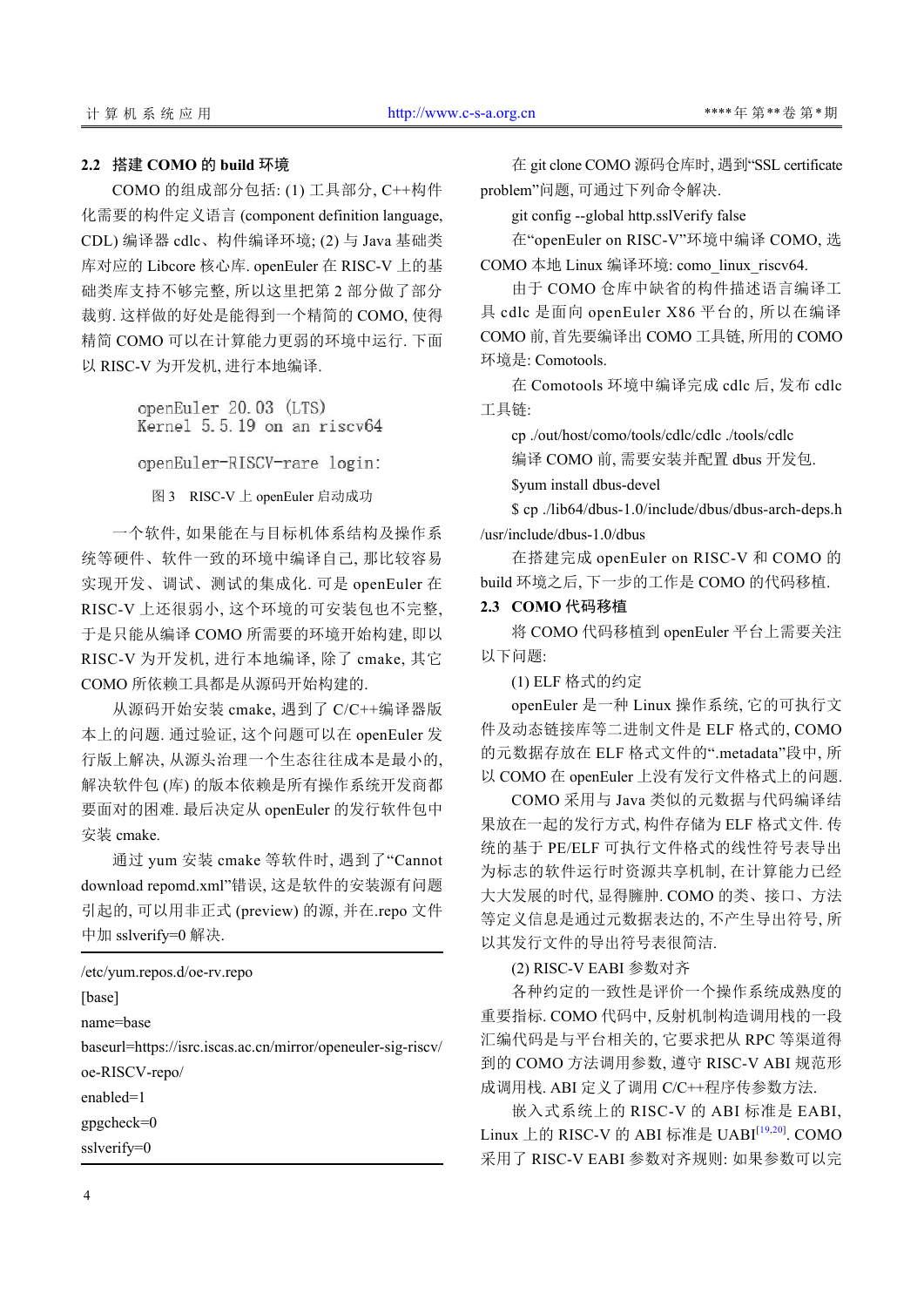全放在寄存器内, 则放在寄存器内, 否则把寄存器内摆 放不下的参数放在栈里. 无论参数是在寄存器里, 还是 在栈上, 所有参数传递时要数据对齐. XLEN 这个参数 是指数据总线宽度, 可能的值是 32 或 64.

1) 对于 XLEN=32 的系统, 数据总线宽度 8 B

2) 对于 XLEN=64 的系统, 数据总线宽度 16 B

EABI 函数调用参数所用寄存器, [如表](#page-4-0) [1](#page-4-0) 所示. 浮点数 参数也通过整数寄存器 (x10–x11、x12–x17) 或者栈传递.

<span id="page-4-0"></span> $\rightarrow$  W. )  $\equiv$  D  $\rightarrow$  W. cc  $\equiv$   $\rightarrow$   $\rightarrow$  m

| 衣1        |             |          |  |
|-----------|-------------|----------|--|
| 寄存器       | ABI名字       | 描述信息     |  |
| $x10-x11$ | $a0-1$      | 参数/返回值   |  |
| $x12-x17$ | $a2-7$      | 参数       |  |
| $f10-f17$ | $fa0 - fa7$ | 参数       |  |
| x2        | sp          | 栈指针      |  |
| x8        | s0/fp       | 帧指针      |  |
| x1        | ra          | 函数调用返回指针 |  |

#### (3) COMO 在 RISC-V 上的移植

COMO 是采用 C++ 11 (–std=gnu++11) 标准实现 的, 但有少部分用汇编写的程序是与计算机体系结构 相关的, 以下代码需要用 RISC-V 汇编重写:

reflection/CMetaConstructor.cpp

reflection/CMetaMethod.cpp

reflection/invoke\_riscv64.s

rpc/CProxy.cpp

另外还需要创建一个 RISC-V 的 CMake 编译脚本 文件:

build/como\_linux\_riscv64.cmake

## 3 COMO 技术的 ServiceManager 框架在边 缘计算中的应用实验

为了验证 COMO 构件技术在 RISC-V 指令集架构 和 openEuler 操作系统上的兼容性、可行性和实用性, 搭建基于 RISC-V 和 openEuler 上的 QEMU 模拟器的 实验环境并实现 COMO 技术的移植, 利用 COMO 的 协同计算能力, 组成一个边缘计算集群, 实现多台 RISC-V 节点协同计算, 实验软硬件架构如[图](#page-4-1) [4](#page-4-1) 所示.

COMO 构件技术能够方便实现程序框架模型, 但 它本身不强调对某一框架的支持. ServiceManager 是 COMO 面向服务的开发框架之一. ServiceManager 提 供了 Server 的 Name 和 Handle 之间对应关系的查询 能力, 它主要包含的功能: (1) 注册, 当一个 Server 创建 后, 应该将这个 Server 的 Name 和 Handle 对应关系记 录到 ServiceManager 中. (2) 查询, 其他应用可以根据 Server 的 Name 查询到对应的 Service Handle.

为了验证"openEuler on RISC-V"的网络通信能力, 基于 IP 通信, 实现了一个 COMO ServiceManager 版本 的应用程序, 该程序位于 COMO 源码中的 samples/ democomponent 目录, 由 Client 和 Component 两部分 组成. Component 实现了一个 COMO 构件, Client 实现 了如何对这个构件进行调用. 类似于 OSGi, Service-Manager 框架实现了一个优雅、完整和动态的组件模 型, 构件无需重新引导就可以被远程安装、启动、升 级和卸载. 本实验中, 客户端和服务管理程序都运行在 Master 结点, 服务提供者运行在 Workers 结点, 通过 FindService 找到 COMO 构件的服务, 不需要知道它的 提供者在哪个结点运行, 就可以调用它的服务.



<span id="page-4-1"></span>图 4 COMO 技术的 ServiceManager 框架实现集群式 RISC-V 协同计算

运行起来的 COMO 示例程序效果如[图](#page-5-19) [5](#page-5-19) 所示, 这 个示例演示了一个宿主程序通过反射机制调用 COMO 构件编写的服务组件的过程.

#### 4 结论与展望

随着云计算、物联网等技术的兴起和广泛应用, 边缘计算作为云计算的补充和延伸, 可充分利用边缘 算力. 但是, 边缘计算因为其条件受限的软硬件部署限 制, 对服务器在环境适配性、程序运行环境的部署和 程序运行的效率上有更严苛要求. 面对海量边缘应用 场景, 硬件指令集架构 ISA、软件基础平台的操作系 统和其上的软件开发框架、程序编译、运行的工具链 等基础设施尤为重要.

本文完成了基于 RISC-V 和 openEuler 上的 QEMU 模拟器的实验环境搭建和 COMO 运行与开发环境的 移植, 证明了 COMO 构件技术与 RISC-V 指令集架构 和 openEuler 操作系统的兼容性和可行性. 实验应用实